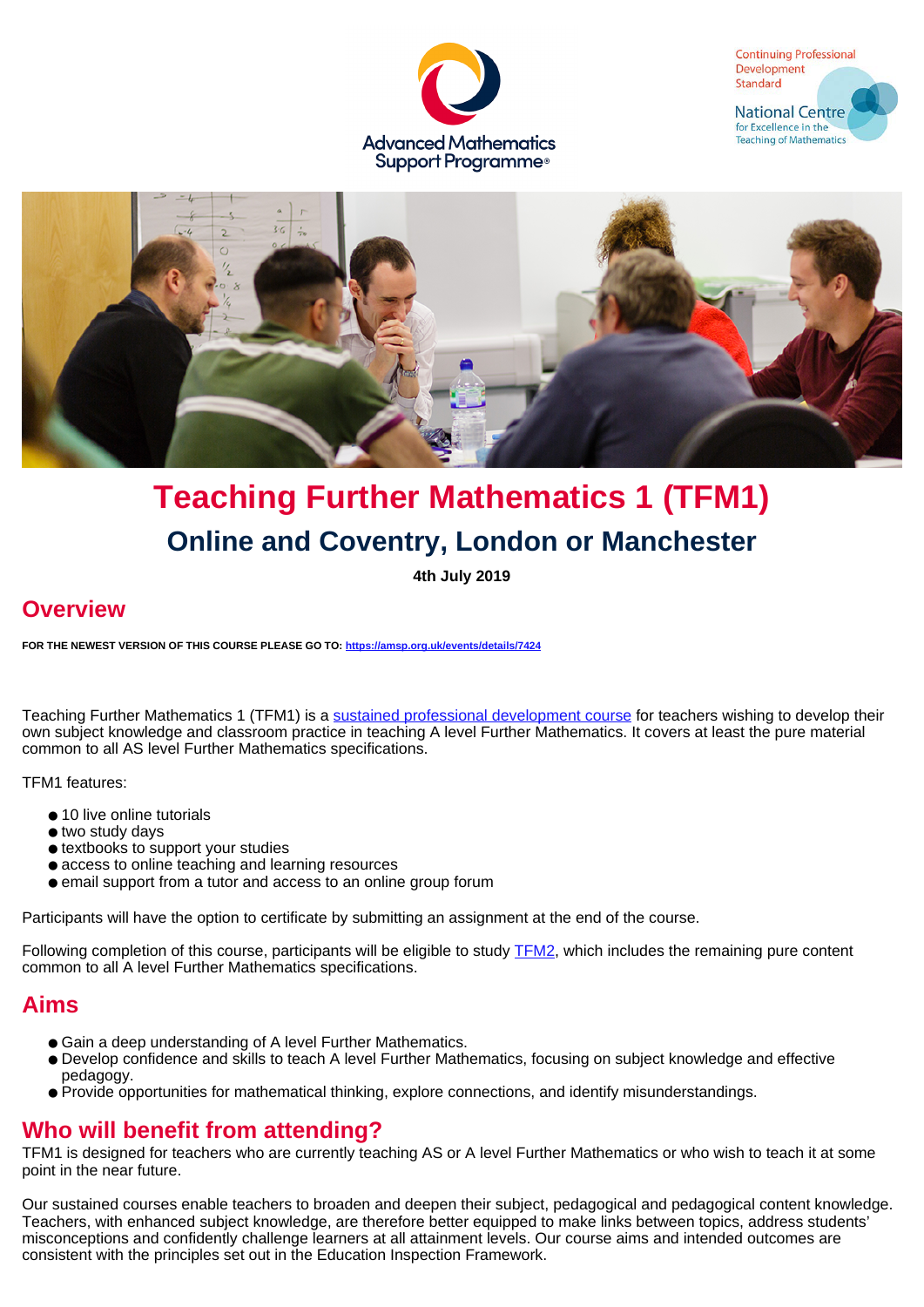# **Content**

TFM1 covers the pure material common to all AS level Further Mathematics specifications and more:

- Matrices
- Complex numbers
- Roots of polynomial equations
- Summations and series
- Proof by induction
- Vector geometry
- Maclaurin series
- Calculus
- Hyperbolic functions

# **Materials and Equipment**

A computer with a reliable internet connection will be required to attend the online tutorials. In addition, a headset with a microphone is suggested to get the best experience of the online tutorials.

# **Frequently Asked Questions**

### **Do I need to have taught A level Mathematics before doing the TFM1 course?**

There is no requirement that applicants have taught A level Mathematics before enrolling on TFM1 however, much of the pure content of A level Mathematics is assumed knowledge. The Teaching A Level Mathematics (TAM) course is highly recommended for teachers looking for support with teaching A level Mathematics.

### **How much time will I need to devote to studying?**

It is difficult to be specific as this will depend on previous experience. In the past, delegates have reported spending between 1 and 4 hours studying each week. Ideally, delegates should aim to study regularly for a few hours each week however, in reality many working teachers have weeks when this is difficult and they use out-of-term time to catch up.

### **Do I have to hand in any work during the course?**

The TFM1 assignment is the only work that delegates hand in. To receive a certificate at the end of your TFM1 course you will need to submit and pass the TFM1 assignment. Certification is optional but we strongly encourage you to submit an assignment anyway to help you consolidate what you have learnt. In the past most teachers have chosen to submit an assignment.

Teachers working at state-funded schools or colleges need to demonstrate that they have engaged with the course unit to trigger a course fee subsidy at the end of the course. If you have missed either study day you may be required to submit the TFM1 assignment in order to qualify for the course fee reimbursement whether or not you wish to certify.

### **When do the TFM1 course fees have to be paid?**

An invoice for course unit fees is issued after enrolment at the start of the course unit. Invoices are issued no later than one month after a delegate has started their course.

### **How does the subsidy for teachers working in state-funded schools or colleges work?**

The AMSP is supported by the Department for Education and therefore only course fees for teachers working in state-funded schools and colleges in England are eligible for a subsidy. If the course fee is paid by the applicant's school or college then the same school or college will receive the subsidy when the course is completed by the applicant.

### **Can I pay my own course fee?**

Yes, you may choose to pay your own course fee. Applicants who are teachers working in state-funded schools and colleges in England are eligible to receive a reimbursement of the course fee where they have paid the course fee directly. It is a requirement that the applicant submits an email address that has been issued by the state-funded school or college where they are employed and that the applicants email address is substantiated.

### **What happens if I can't attend one or more of the study days?**

Teachers on the course enjoy the study days and appreciate the chance to meet up with other teachers on the course. Study day materials are shared with all course delegates afterwards. If you are a teacher working at a state-funded school or college then to be eligible for a course subsidy you will need to demonstrate that you have engaged with the course, which includes the expectation that you will attend the face-to-face study days.

If you are unable to attend a study day and this is due to unforeseen or special circumstances then the course fee reimbursement may still be granted at the discretion of the course leader. You may be required to submit the TFM1 assignment as additional evidence of engagement with the course. If you pass the end of unit assignment, you will still be eligible for a TFM1 course certificate.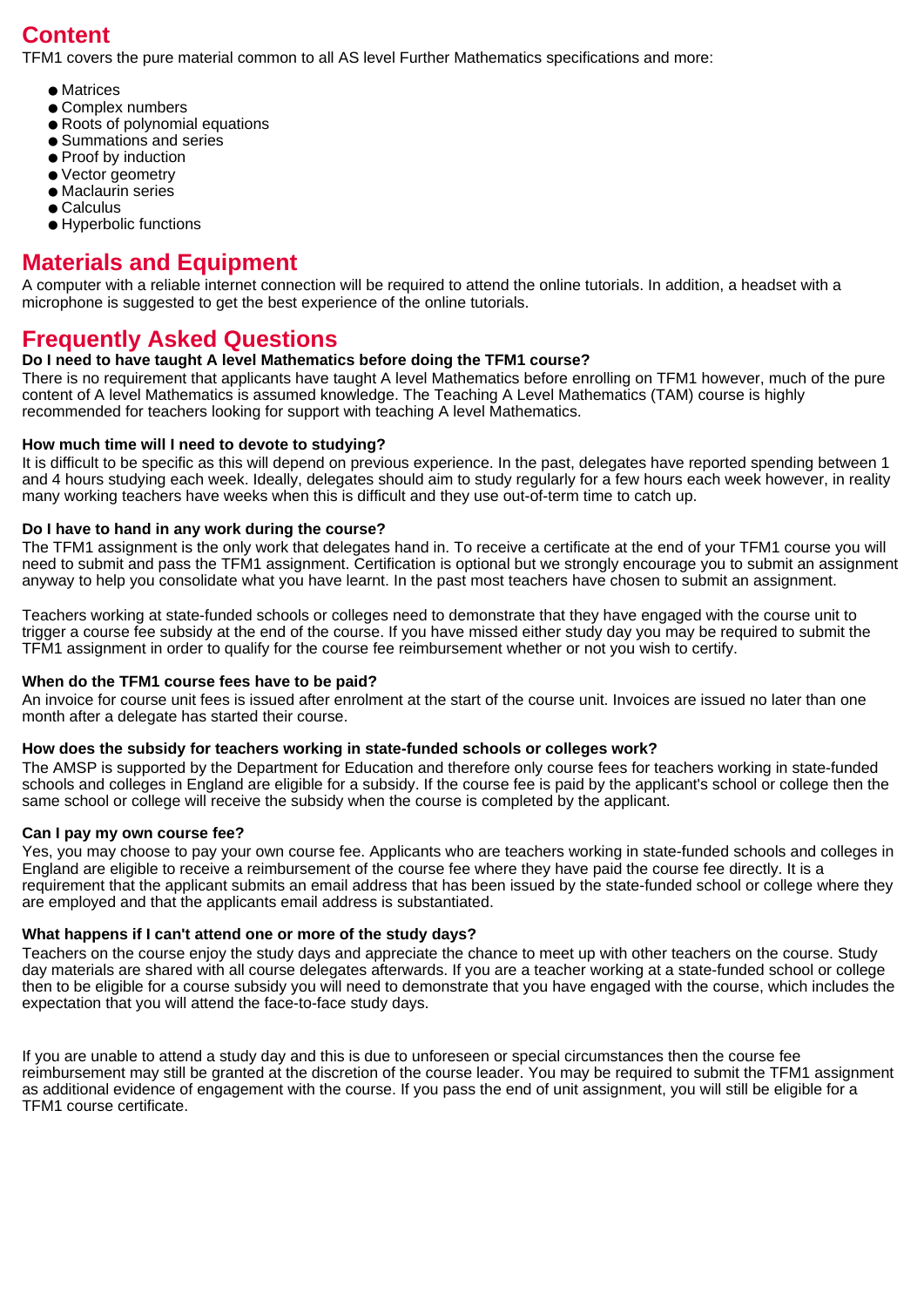# **Cost**

The course fee for TFM1 is £300.

If you are working in a state-funded school or college, participation in this course attracts a reimbursement of course fees, subject to engagement and completion of the course.

Schools and colleges located within **Priority Areas** are eligible to receive a further subsidy of £500 to support staff cover and travel costs.

# **Study Schedule**

### **Study days**

**Study day 1:**

**Coventry (Full)** Saturday 21 September 2019 or

**London (Full)** Wednesday 25 September 2019

or

**Manchester** Thursday 26 September 2019

**Study day 2:**

### **Coventry (Full)**

Saturday 11 January 2020 or

# **London (Full)**

Tuesday 14 January 2020 or

**Manchester** Thursday 16 January 2020

**Venue details:**

| Venue           | <b>Address</b>                                                                                                                    |
|-----------------|-----------------------------------------------------------------------------------------------------------------------------------|
| <b>Coventry</b> | Centre for Teacher Education, Westwood Lecture Theatre, Kirby Corner Road, Westwood Campus, University of Wa<br>Coventry, CV4 8EE |
| London          | NCVO, Society Building, 8 All Saints Street, London, N1 9RL                                                                       |
|                 | <b>Manchester</b>   Manchester Meeting Place, University of Manchester, Sackville Street Campus, Manchester, M1 3AL               |

### **Online sessions:**

Online sessions are conducted live and recordings are available for playback

| Evening online tutorials (19:30-20:30) | <b>Study content</b> |  |
|----------------------------------------|----------------------|--|
| Thursday 4 July 2019                   | Course introduction  |  |
| Thursday 18 July 2019                  | <b>Matrices 1</b>    |  |
| Thursday 8 August 2019                 | Complex numbers 1    |  |
| Thursday 22 August 2019                | Roots of polynomials |  |
| Thursday 12 September 2019             | Series of induction  |  |